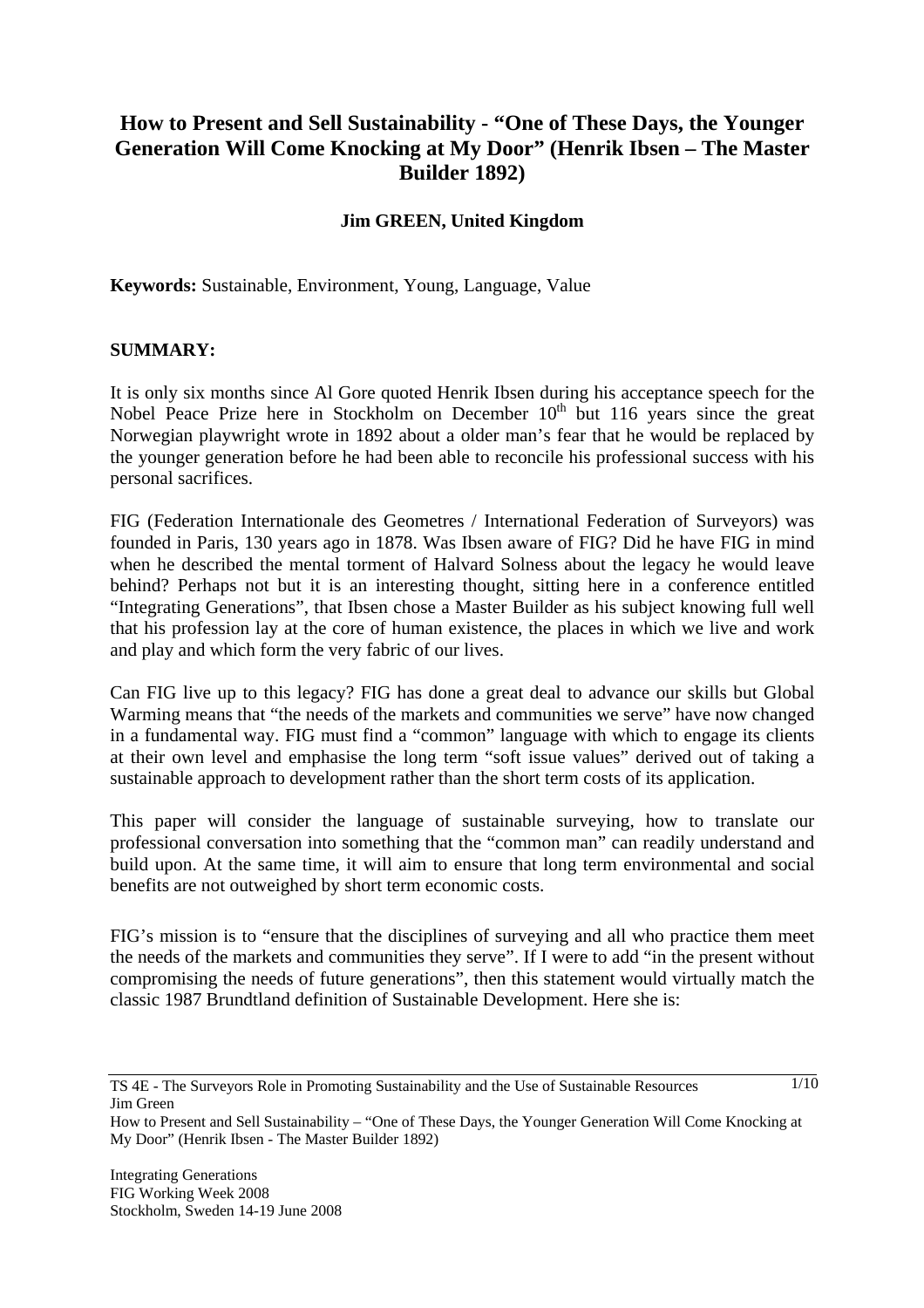# **How to Present and Sell Sustainability - "One of These Days, the Younger Generation Will Come Knocking at My Door" (Henrik Ibsen – The Master Builder 1892)**

#### **Jim GREEN, United Kingdom**

#### **GRO HARLEM BRUNDTLAND**

Not a surveyor but a former Prime Minister of Norway and Director General of the World Health Organisation. Sustainability is ultimately not about property but about the World's health!. Here's the definition again:

#### **SUSTAINABLE DEVELOPMENT DEFINITION**

"Meeting the needs of the present without compromising the ability of future generations to meet their own needs"

#### **GENERATIONS TO COME**

And here are those "generations to come", wondering whether they should dip their feet in the sometimes turbulent waters of property, surveying and the environment?

#### **SO WHY BE A SURVEYOR?**

So, if a young person is interested in environmental issues, why should they become a surveyor? When I was much younger, there were not the wide range of career opportunities that are open to young students today. My father was a project manager and my brother a quantity surveyor so, although I played briefly with the ideas of being a famous astronaut (like Yuri Gagarin but my eyesight was too poor!) or a famous footballer (like Bobby Charlton but my legs were too thin!), in the end a surveying career came naturally to me.

#### **MORTEN GAMST PEDERSEN**

The Norwegian footballer Morten Gamst Pedersen is doing what I would have liked to do but it's not saving his village from the perils of Climate Change! I use this slide as an example of what you sometimes need to do to engage people, particularly younger people, whose interests are not always focussed on the environment but who can be "linked" to it through another subject that they ARE interested in.

## **WHAT'S MORE INTERESTING?**

Since I first thought about what university degree to follow, the essence of building has appeared to remain much the same. Find a suitable site, design and erect a mixture of

TS 4E - The Surveyors Role in Promoting Sustainability and the Use of Sustainable Resources Jim Green  $2/10$ 

How to Present and Sell Sustainability – "One of These Days, the Younger Generation Will Come Knocking at My Door" (Henrik Ibsen - The Master Builder 1892)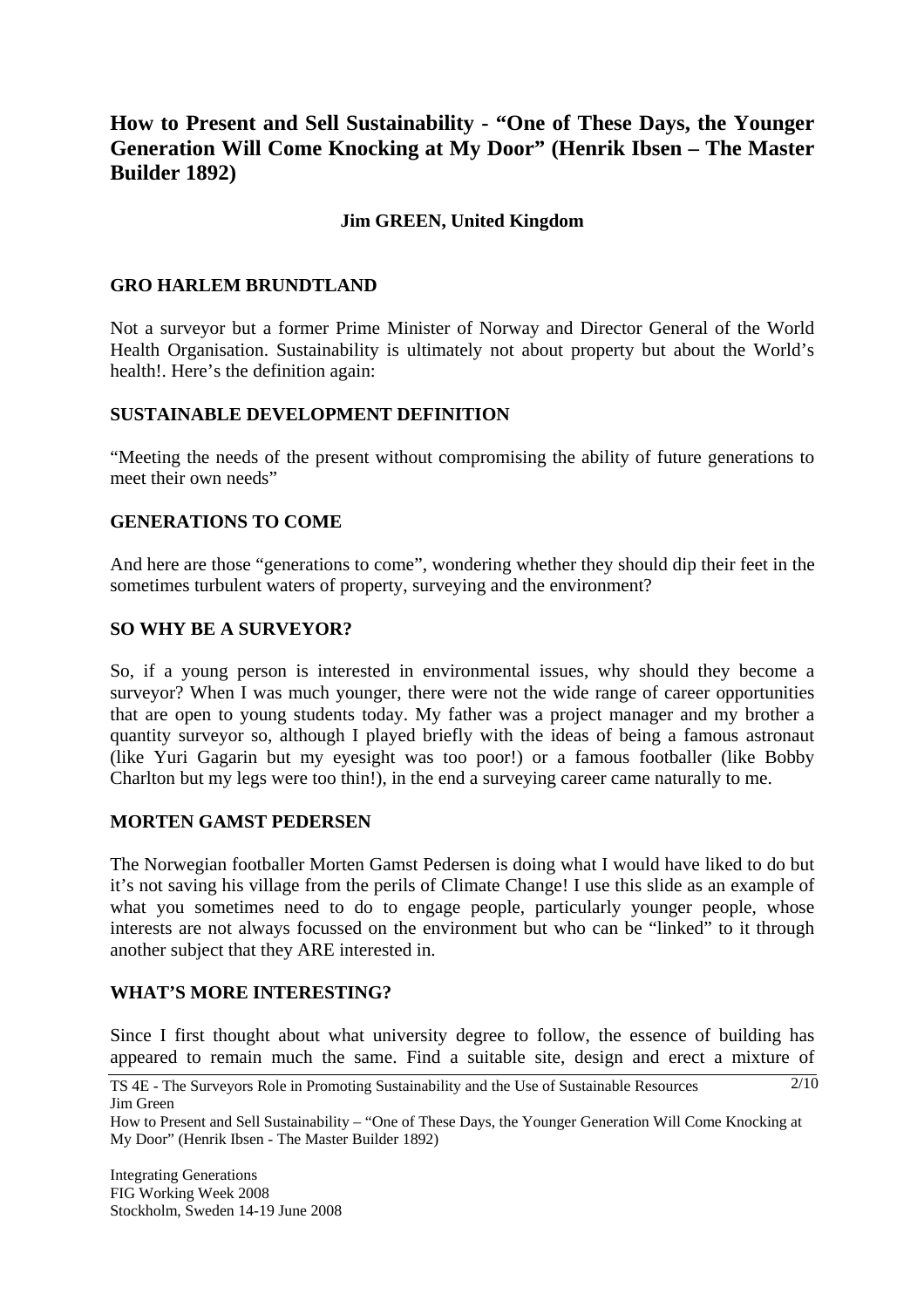materials, link it to the services you want and move in. It can be challenging, frustrating and satisfying but does it still compare with the modern employment opportunities offered by sports science, web design, internet entrepreneurship or hedge fund management!

Surveying doesn't seem as exciting. For a young person with a keen environmental conscience, does a job in property match up? Buildings are said to contribute as much as 40% to the UK's carbon emissions, so they're not very environmentally friendly. And although they can now be made "greener" and more sustainable, that generally costs a lot more money, especially up front in the short term. There may well be long term benefits but can the cost of achieving them be afforded now?

Why not instead go directly into Environmental Science or Management and specialise in one of the many other diverse areas in which detailed expertise is needed?

#### **ONE ROUTE TO CES – MANY ROUTES TO CENV MORE ROUTES TO SOCENV**

If you want to become a Chartered Environmental Surveyor (CES), you have only one route through the RICS but if you want to become a Chartered Environmentalist (CEnv) through the Society for the Environment (SOCENV), you can choose any one of 17 different routes in addition or as an alternative to RICS qualification. So why RICS?

Let's assume that an environmental career really IS more attractive. To my mind the answer to the question "why become a surveyor?" would be to consider who is it that really drives the process forward? It's not always the architects or engineers but often the surveyor, as project manager, who takes the clients initial ideas and costings, brings the professional team together and develops the concept. Efficient functioning of the "Chain of Procurement" is vitally important and it's equally vital that someone capable is there to run it, making sure that it really is a strong, interactive chain with the required information being moved around, backwards and forwards.

Young people are fired with enthusiasm for the environment, they want to make a difference. The majority of people now accept the principle of Climate Change as a given fact, if only because the traditional seasons seem much less reliable and the occurrence of extreme and unexpected weather more frequent. And so they also accept the need to do something about it, in this case to build more sustainably.

## **THE LANGUAGE OF SUSTAINABILITY**

But in striving to do so, is everyone reading from the same textbook and even if they are, do they have the same understanding of what it says? If the text were in a foreign language, most would require some form of translation in order to use the information properly.

 $\frac{3}{10}$ 

TS 4E - The Surveyors Role in Promoting Sustainability and the Use of Sustainable Resources Jim Green

How to Present and Sell Sustainability – "One of These Days, the Younger Generation Will Come Knocking at My Door" (Henrik Ibsen - The Master Builder 1892)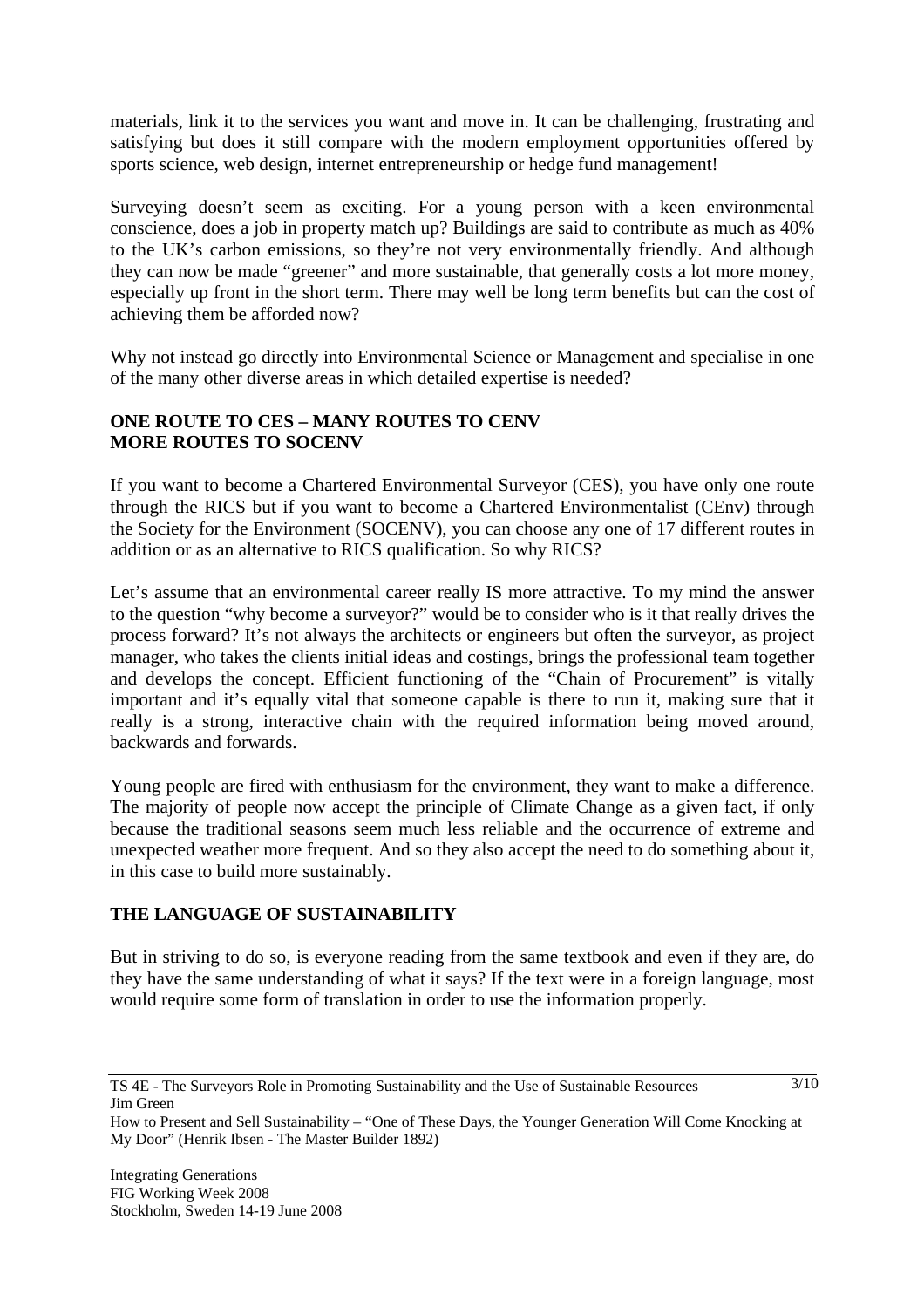The language of sustainability and green building, whether it be English, German or Swedish, is frequently highly technical. That's only to be expected in a relatively new field of study where the market for sustainability advice is immature and with few widely recognised or required qualifications. There are effectively very few barriers to entry as an advisor.

FIG is rich in technical experts who pride themselves quite rightly on their scientific expertise. That is how you differentiate yourselves from others to make your reputation and sell your services. You speak a common scientific language which joins you together, allows you to disseminate and analyse ideas and research. Good research drives more research and more particularly drives grants and research budgets. It is a vital element in how we inform and educate ourselves in order to do things better.

At the same time, if our experts want the results of their research to be recognised and acted upon in the wider world, either for academic benefit or for profit, they have to ensure that their work is understood by their clients, who wish to put them into everyday practice. This is a very "non-technical" paper, for which I make no apology. If we want non-professionals of all ages but especially the younger generations to follow us and inherit our legacy, then they must be helped to understand that legacy.

# **LAGGARDS MODEL – ROGERS BELL CURVE**

The Rogers Bell Curve, which describes the process for adoption or acceptance of a new product or innovation, illustrates the point I'm trying to make. Many of you here today will be in the first 16% of "Innovators" or "Early Adopters", leading research from the front. But most of your clients will be in the latter 50% of "Late Majority" or "Laggards". They need to be able to "see" over the top of the curve in order to get your message.

This is not to say that researchers and professionals should "dumb down" their expertise. Their research should remain accessible and understandable to their colleagues and peers but to be properly effective and profitable and consequently drive a virtuous circle of more funding and research, it needs also to be spread widely in a language recognised by the mass market. The success of sustainability in bringing about a real world solution to Climate Change depends not upon a relatively small number of brilliant leading papers understood only by the few but upon their translation into action by the many.

There is I fear a danger that in trying to maintain the high ground and differentiate themselves, many environmental and sustainability experts are inadvertently creating barriers to mass understanding that may serve to prolong Climate Change. For example:

How to Present and Sell Sustainability – "One of These Days, the Younger Generation Will Come Knocking at My Door" (Henrik Ibsen - The Master Builder 1892)

TS 4E - The Surveyors Role in Promoting Sustainability and the Use of Sustainable Resources Jim Green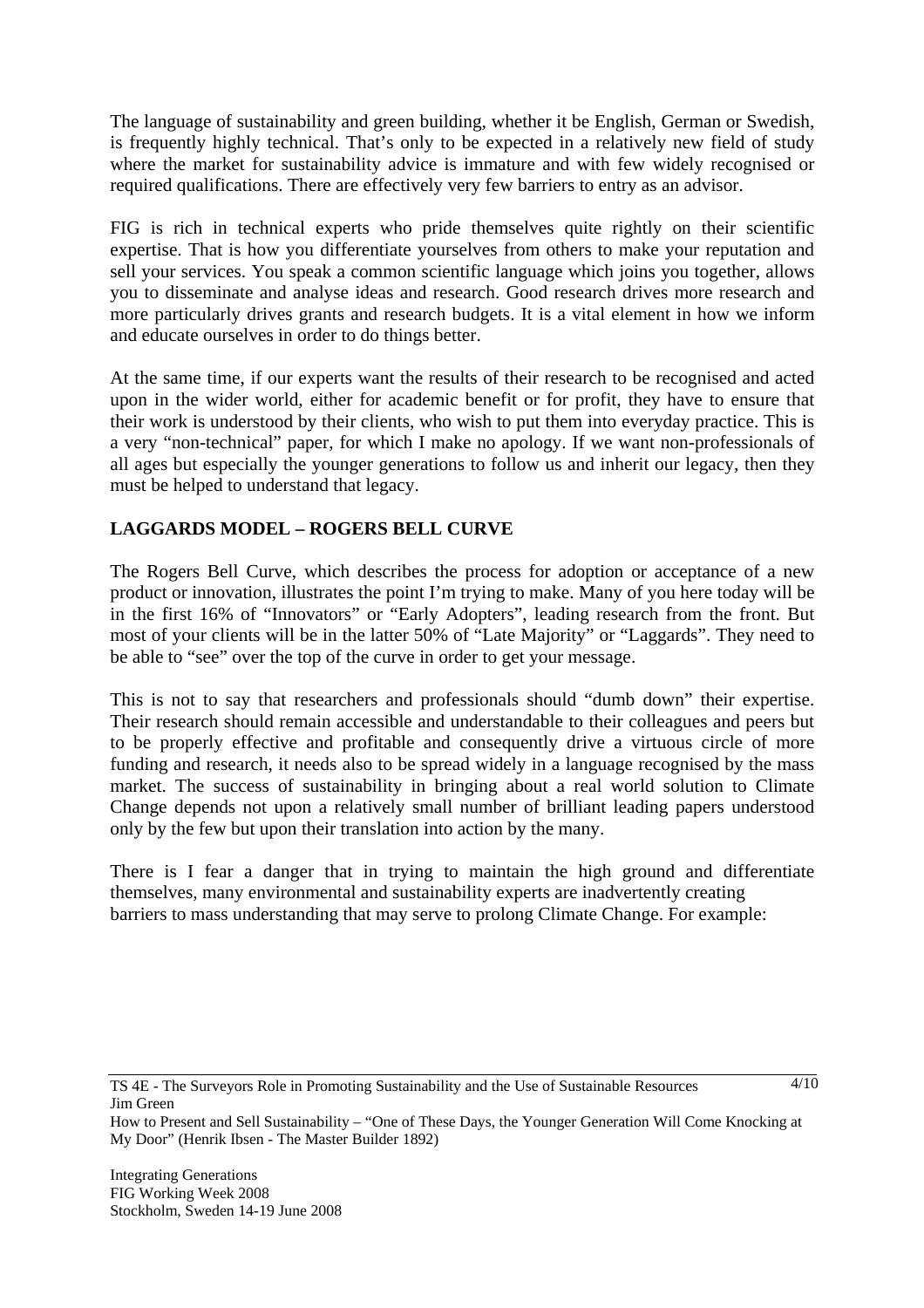## **CORPORATE GREENING FORMULA Ref 3**

The phrase "Prosocial Extrarole Behaviours" had me guessing as to its real meaning? I think it's referring to employees doing "charitable" acts outside the workplace and thereby also benefiting the employer but as much as I feel sure that such a scholarly piece of research must be valuable, I not only don't understand the formula but I'm actually and unfortunately "turned off" by it.

# **CONTRACTION & CONVERGENCE Ref 6**

If you've ever tried to understand or explain the theory of Contraction and Convergence, which could be so key to a deliverable solution on Climate Change, you will know what I mean. It doesn't have to be exclusively this way. This graph, taken from the Global Commons Institute website (and the quality is as it appears on the website) leaves me confused, even though I have a Masters degree in Corporate Property!

I'm not saying everything has to be reduced to a child's level but it can be very effective and it's worth considering exactly why that is the case, so that in marketing your own thoughts and research, you have the best chance of being understood. Contrast this with:

# **THE CARBON COACH BALLON MODEL Ref 4**

Here is Dave Hampton's own description:

"C&C is child's play: forget the weasel, now it's pop goes the balloon!

As well as the kids loving the beauty, symbolism (Earth) and pure slow motion grace of the huge 1 metre purple balloon floating and bouncing around their school hall, I also gave them a quick visual demo of  $C&C - C&C$  for six year olds!

We got four volunteers up front, and asked them to represent someone from UK, China, India, and Africa. Then I gave them 11, 4, 1 and 0 small purple CO2 balloons respectively. (16 balloons in total). They understood that the balloon represented the persons share - of BOTH pollution and fossil fuel.

I asked them if they thought that looked like a good idea. They said NO. I asked what they would do. SHARE them out! they said, unprompted.

So we redistributed the balloons until UK, China, India and Africa people had 4 balloons each but I explained that this was still about 4 times more than Nature could deal with and that we only had one planet not 4 so we had to cut back quite a lot of CO2.

So we popped three of the four balloons for each person - 12 loud bangs later – we were left with one person one balloon and a round of applause – we'd fixed the planet!

TS 4E - The Surveyors Role in Promoting Sustainability and the Use of Sustainable Resources Jim Green

How to Present and Sell Sustainability – "One of These Days, the Younger Generation Will Come Knocking at My Door" (Henrik Ibsen - The Master Builder 1892)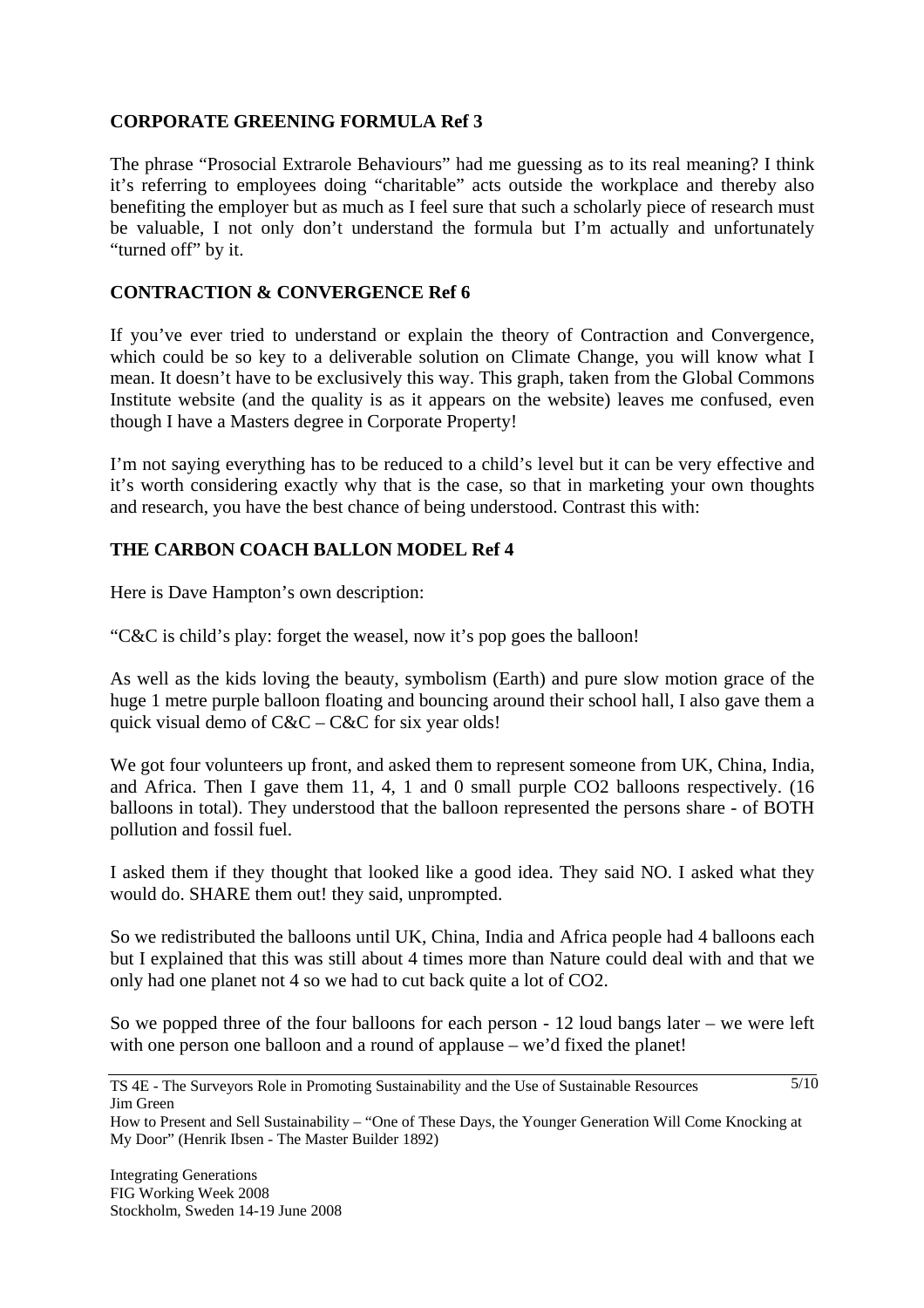They got it - even if their parents and politicans can't or won't!!"

# **GREEN VALUE REPORT Ref 7**

In November 2005, RICS published its "Green Value – Green Buildings, Growing Assets" Report. It concluded that a clear link was emerging between green features and market value. Green buildings are not only good for the environment, healthier to live in and more productive to work in but can also command higher rents and prices, reduced tenant turnover and lower operating and maintenance costs. Here are a couple of interesting findings:

## **GREEN VALUE EXAMPLES SLIDE Penn Light & Power / CABE**

At the time, there were still comparatively few green buildings. More study was needed, particularly on the share of benefits between owners and occupiers. Since then, those studies have continued. In March 2008, a new study by CoStar Group has found that sustainable green buildings do indeed outperform their peer non-green assets in key areas such as occupancy, sale price and rental rates, sometimes by wide margins.

The results indicate a broader demand by property investors and tenants for buildings that have earned either LEED (Leadership in Energy and Environmental Design) certification or the ENERGY STAR label (sponsored by the US Environmental protection Agency). This strengthens the "business case" for green buildings, which proponents have increasingly cast as financially sound investments.

## **SUMMARY OF COSTAR RESULTS Ref 1**

According to the study, LEED buildings command rent premiums of \$11.24 psf over their non-LEED peers and have a 3.8% higher occupancy. Rental rates in ENERGY STAR buildings represent a \$2.38 psf premium over comparable non-ENERGY STAR buildings and have a 3.6% higher occupancy/

And, in a trend that could signal greater attention from institutional investors, ENERGY STAR buildings are selling for an average of \$61 psf more than their peers while LEED buildings command a remarkable premium of \$171 more psf. Many investors were reported as now suggesting that if you're building today without LEED, you're building in obsolescence and depreciating value.

This growing recognition of how green research is producing green technology and building methods that are now driving green value is the clearest possible indicator of how, once the virtuous circle of research to results is joined up, then the acceptance and production of more and more sustainable buildings gets faster and faster. It is vital, therefore, that to stimulate the information flow and the market processes that drive these buildings, the information itself is disseminated in a readily palatable, digestible and well understood form.

TS 4E - The Surveyors Role in Promoting Sustainability and the Use of Sustainable Resources Jim Green

How to Present and Sell Sustainability – "One of These Days, the Younger Generation Will Come Knocking at My Door" (Henrik Ibsen - The Master Builder 1892)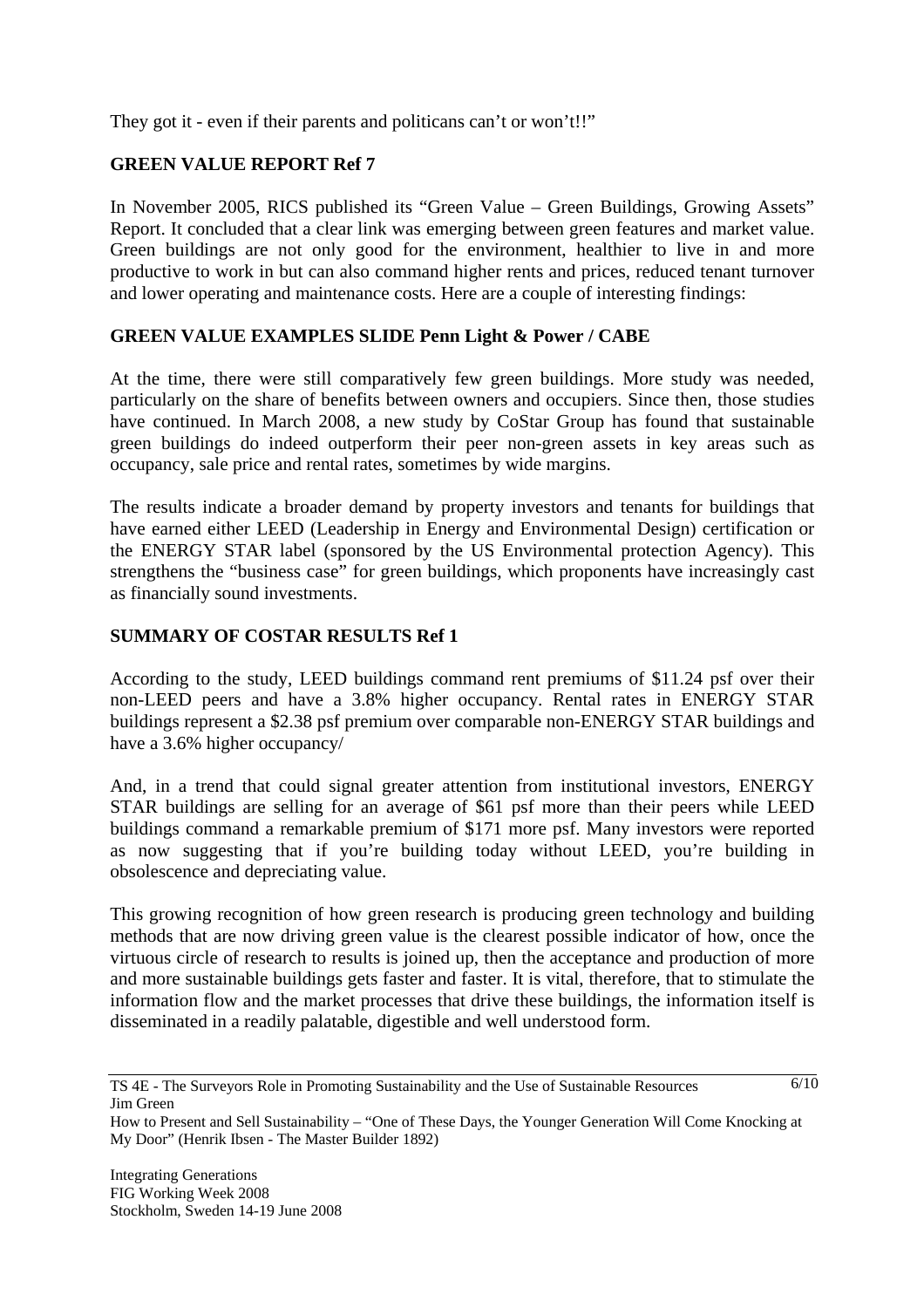## **KEEP IT SIMPLE DO IT WELL Ref 2**

Your motto should be "Keep it Simple and Do it Well". Bill Bordass and Rab Bennetts are referring here to building design but the message is a very good one in general. Your research will still be very detailed and to most eyes the methodology and results may still be indecipherable but to input effectively to the Chain of Procurement and produce the desired value improvements, the salient facts flowing from the research must be translated, if necessary to the simplest level of child-like understanding. One can gear up from this "lower" level to higher levels of understanding and involvement but if you start high, you may well miss your audience altogether?

There are many excellent studies on the marketing of green behaviour to individuals and corporations which could be very valuable if their message is understood and actioned. But often the message may just as well be in a foreign language for readers not familiar with the jargon and script employed.

#### **FUTERRA: RULES OF THE GAME 2005**

It's very important that professionals understand better how to market themselves and their services and how to communicate effectively to that end. Sustainability is such a wideranging, all-purpose concept, inter-linking virtually every aspect of life, especially in regard to the use of physical resources. Like all things conceptual, people are often heard to say that "they can't get their head around the subject". Without aspiring to be a marketing expert, there some basic ground rules which can help to get your own message across more effectively.

Futerra, the sustainability marketing consultancy, first developed "The Rules of the Game" for the UK Govt in February 2005 in order to establish essential principles of climate change communications. Most of these are seen as pure common sense once thought through but some consideration of what it is you're trying to say, who you're trying to say it to, whether they understand it and want to hear it and what if anything they will do or let you do about it, can be very helpful in the effective translation of your research or your advice.

#### **NEW RULES NEW GAME 2007 Ref 5 NEW RULES NEW GAME HEADINGS**

In the light of experience, Futerra updated these basic rules in 2007 with their "New Rules: New Game". In that short period, there had been a sea-change of general acceptance for the principal of Global Warming. Most people didn't really need convincing any more and instead just wanted to know what they could do about it. So the Rules were refined and shortened, albeit the messages were essentially the same – "who are you talking to?", "Giving the right message", "Picking the right messenger", "how to reach people", "beware" and

TS 4E - The Surveyors Role in Promoting Sustainability and the Use of Sustainable Resources Jim Green

How to Present and Sell Sustainability – "One of These Days, the Younger Generation Will Come Knocking at My Door" (Henrik Ibsen - The Master Builder 1892)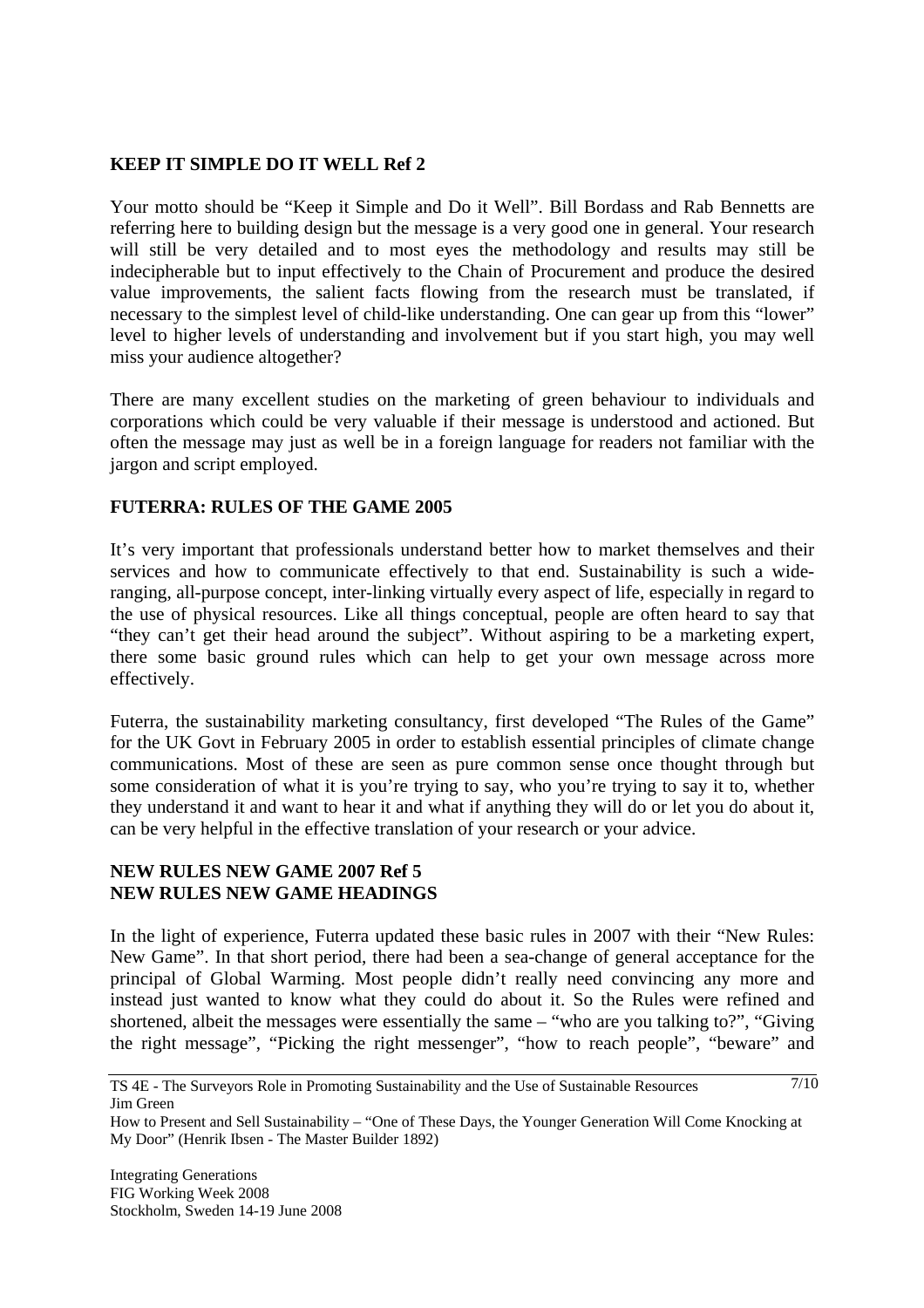finally "tactics for change" – the last is especially relevant because, as in all things, the world around us doesn't stand still and we need to constantly re-evaluate where we and our advice stands in relation to others, particularly our clients.

## **KNOCKING AT OUR DOORS**

The younger generation are already knocking at our doors. We must give them a clear and valuable message that they can take forward with confidence, not so much repeating Al Gore's message "What were you thinking? Why didn't you act? but rather What **IS** your thinking" and " Why didn't you help others to **UNDERSTAND** your thinking?

#### **NEW LUDDITES**

Agricultural Luddites in the  $19<sup>th</sup>$  century tried to stand in the way of the Industrial Revolution. Don't be a  $21<sup>st</sup>$  century Economic Luddite and stand in the way of the Sustainability Revolution!

#### **NEW ORLEANS**

Or this could happen here in Stockholm?!

#### **REFERENCES**

REF 1 – Australian Green Building Council - 2008 http://www.buildings.com/articles/detail.aspx?contentID=5854

http://www.usgbc.org and http://www.energystar.gov

REF 2 – Bordass B & Bennetts R – 2007 28 Sept Building Magazine

REF 3 – Ramus Catherine A & Kilmer Annette B C – Donald Bren School of Environmental Science & Management UCSB - 2005 19 Oct Wiley InterScience www.interscience.wiley.com

(copyright John Wiley & Sons Ltd & ERP Environment - thanks to Suzy Edwards for supplying the reference)

REF 4 – Hampton Dave – 2007 18 June Communique Issue 18 www.carboncoach.com

REF 5 – Futerra – 2007 www.futerra.co.uk/downloads/NewRules:NewGame.pdf

REF 6 – Global Commons Institute – http://www.gci.org.uk/contconv/cc.html

REF 7 – RICS – 2005 www.rics.org/greenvalue

#### **BIOGRAPHICAL NOTES:**

#### **Economic:**

BSc (Hons) Estate Management, Reading University 1979 MSc Corporate Property Strategy, City University 1999

Qualified as a valuation surveyor and experienced in asset management, investment and development work for both public and private sectors on many award-winning schemes,

 $8/10$ 

TS 4E - The Surveyors Role in Promoting Sustainability and the Use of Sustainable Resources Jim Green

How to Present and Sell Sustainability – "One of These Days, the Younger Generation Will Come Knocking at My Door" (Henrik Ibsen - The Master Builder 1892)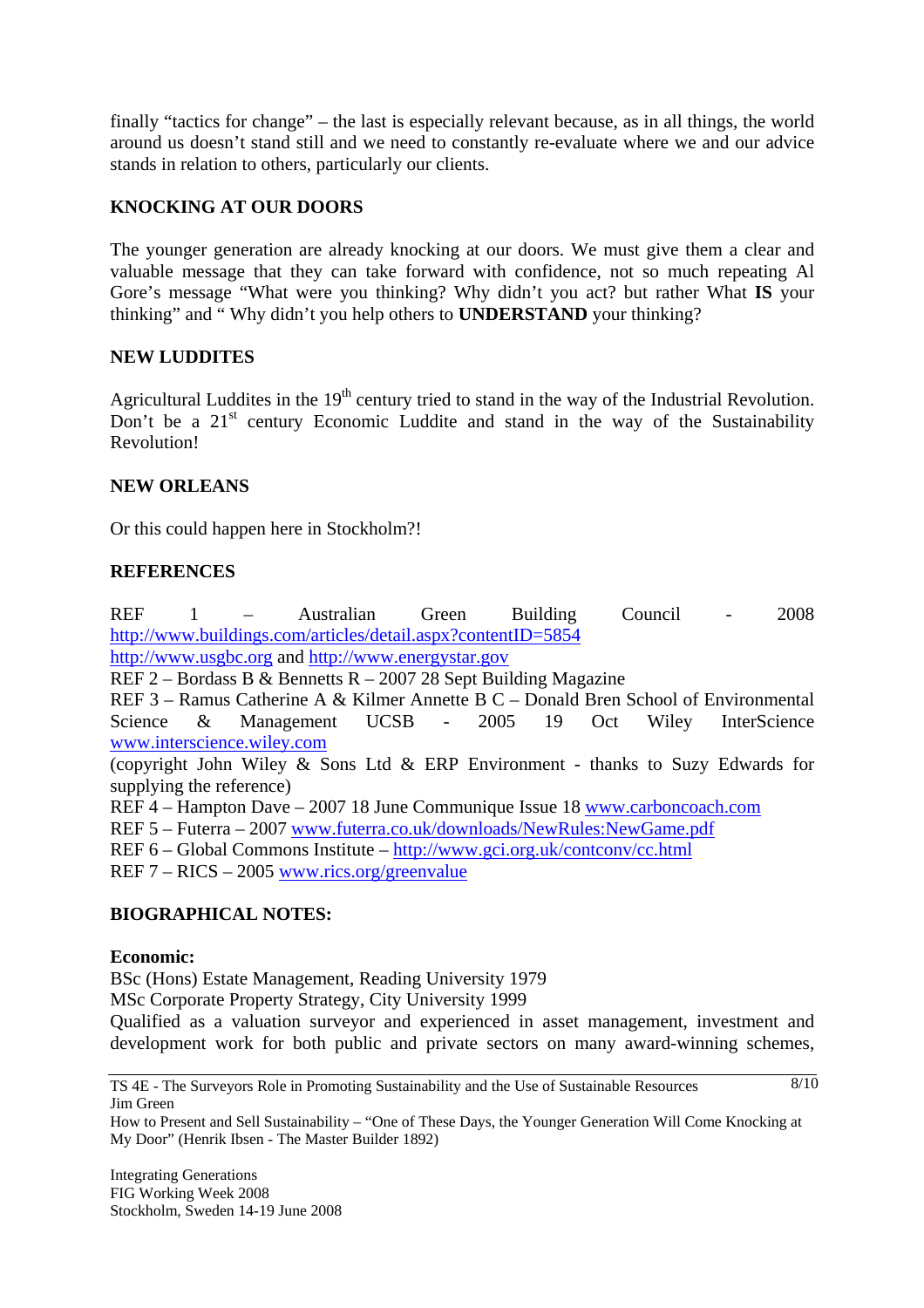including residential, commercial and social. Wide ranging, practical experience as both client and agent of the economic, planning and social drivers underlying the development process. Currently specialising in the creation and project management of mixed-use regeneration schemes, both urban and rural. Awareness of sustainability raised by 1999 MSc Dissertation "Can Green Design add Value?" Always keen to emphasise that projects are not sustainable unless they are also "profitable" on a triple bottom line basis, recognising the need to balance short term hard costs against long term soft benefits through a realistic approach to whole life appraisal.

# **BAYLIGHT PROPERTIES plc Development Manager 1996 – current day**

Asset management of existing portfolio, project management of ongoing schemes, sourcing, appraising, acquiring and realising new investment and development opportunities. Currently preparing Baylight's CSR and Sustainability Policies and investigating eco-credentials for better designed suburban housing. Baylight has a strong reputation for high quality and integrity of design, developing its understanding of sustainability, studying, speaking, writing, discussing and formulating policy. The company prefers to reinvent existing buildings, reflecting its distaste for demolition and waste. While the "Green Agenda" isn't permitted to over-ride sound economic principles, since the 1999 Dissertation, policy has been developed to incorporate a keen understanding and application where possible of sustainable design principles, including structure and materials choice, energy, water and waste reduction and recycling, social and community initiatives. Baylight acknowledges that achieving "perfect" sustainability is probably an unrealistic target but is determined to continue working steadily towards that objective, making sustainable gains wherever possible.

## **ENVIRONMENTAL:**

RICS Environmental Faculty Board 2001 CIEF (Construction Industry Environmental Forum) Management Board 2002 CES Chartered Environmental Surveyor 2002 RICS Presidential Commission on Sustainability 2003 EDGE Committee 2005 CENV Chartered Environmentalist 2007 CIC (Construction Industry Council) Sustainable Development Committee 2008 BERR Industry Liaison Group - Strategy for Sustainable Construction 2008

## **SOCIAL:**

London Marathon 1982 & 1995 Player-Manager New Ash Green FC 1986 RICS Football Club 1993 Vice-chairman Wandsworth Challenge Partnership 1999 regenerating Southside shopping centre and Arndale residential estate, using £19.6M of SRB funding to create an inclusive

TS 4E - The Surveyors Role in Promoting Sustainability and the Use of Sustainable Resources Jim Green

How to Present and Sell Sustainability – "One of These Days, the Younger Generation Will Come Knocking at My Door" (Henrik Ibsen - The Master Builder 1892)

 $9/10$